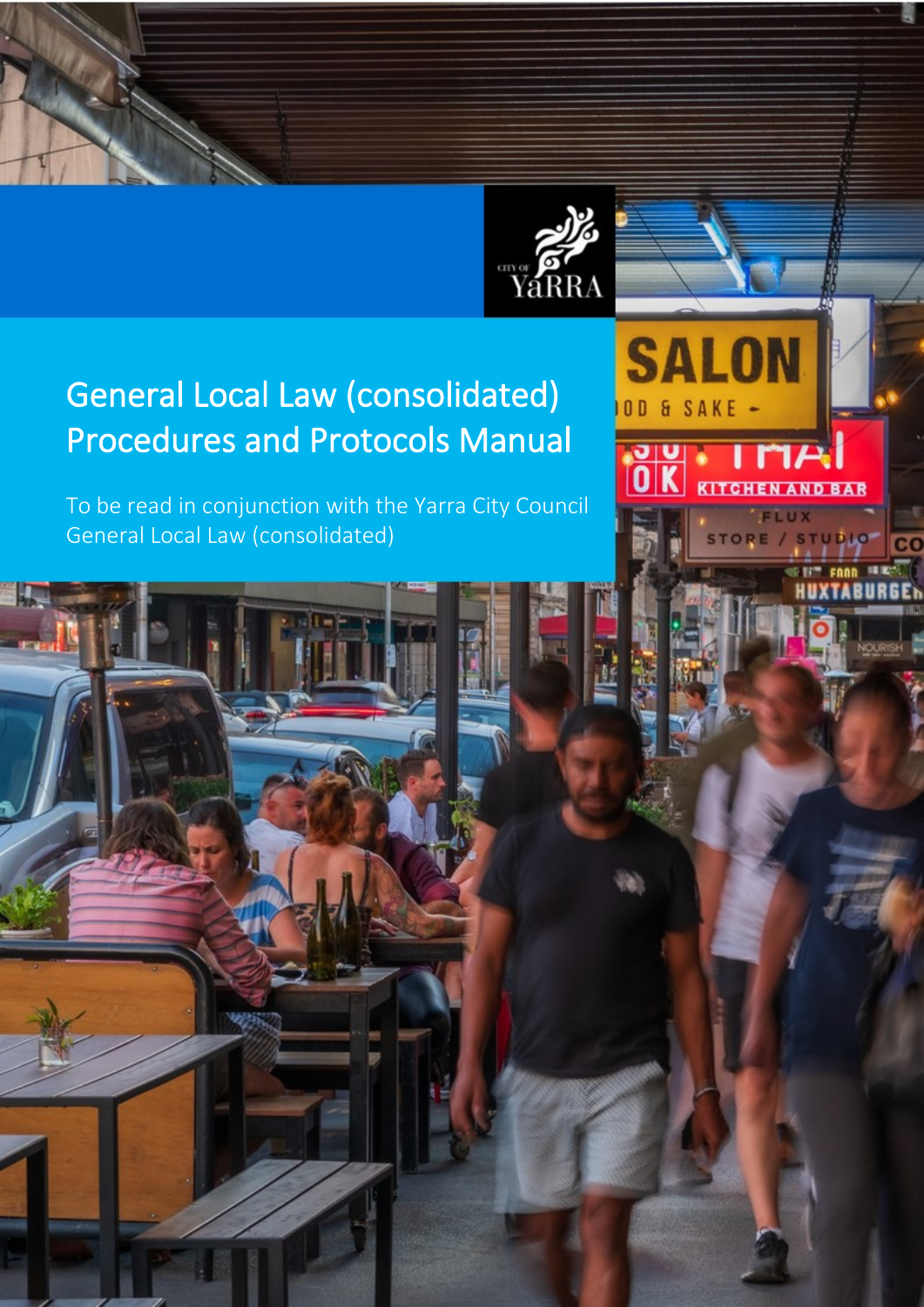This Procedures and Protocols Manual includes provisions relating to the following local laws, which together are known as the Yarra City Council General Local Law (consolidated).

|                    | <b>General Local Law</b> | <b>General (Consumption of Liquor</b><br>in Public Places) Amendment<br>Local Law |
|--------------------|--------------------------|-----------------------------------------------------------------------------------|
| Adopted            | 3 August 2016            | 5 October 2021                                                                    |
| Gazetted           | 1 September 2016         | 12 October 2021                                                                   |
| <b>Sunset Date</b> | 1 September 2026         | 1 September 2026                                                                  |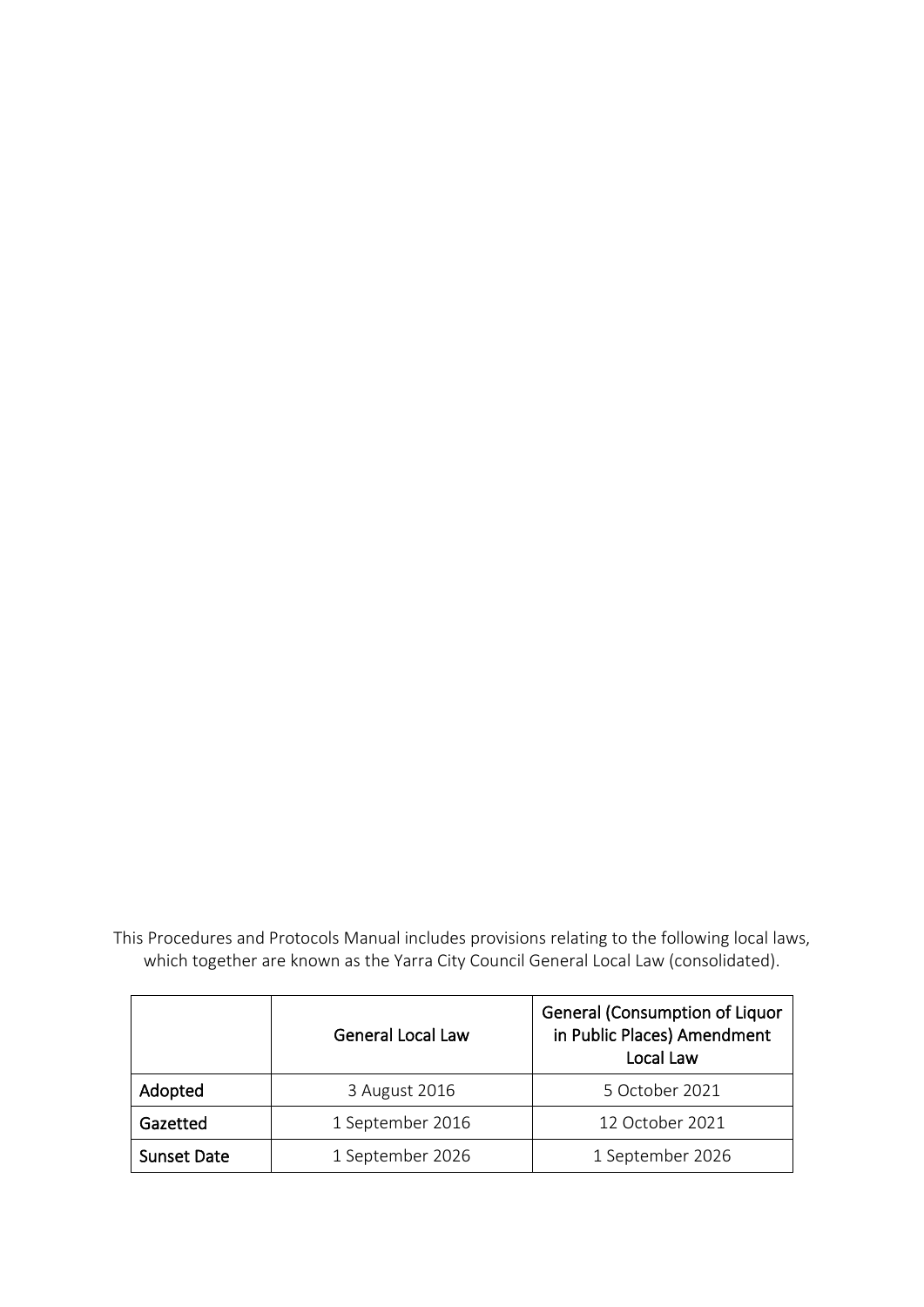# TABLE OF CONTENTS

| 25.  |  |  |  |
|------|--|--|--|
|      |  |  |  |
| 39.  |  |  |  |
|      |  |  |  |
| 49.  |  |  |  |
|      |  |  |  |
| 51.  |  |  |  |
| 54.  |  |  |  |
|      |  |  |  |
| 68B. |  |  |  |
| 68F  |  |  |  |
|      |  |  |  |
| 74.  |  |  |  |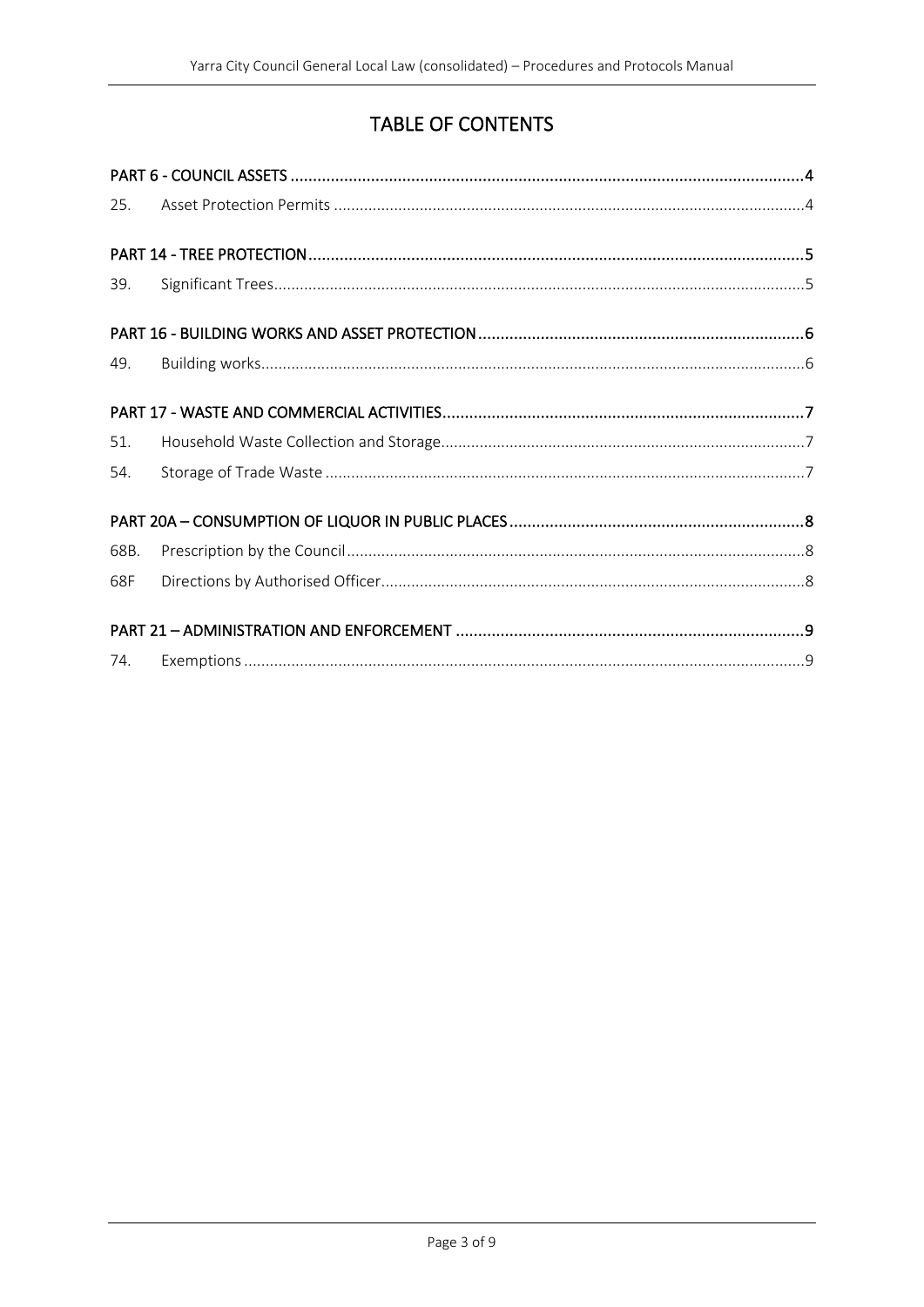# PART 6 - COUNCIL ASSETS

# <span id="page-3-1"></span><span id="page-3-0"></span>25. Asset Protection Permits

25.1.7 Asset Protection Permit Bonds are determined by Council from time to time.

Where, in the opinion of an Authorised officer, an existing driveway crossing, footpath, road, street tree, kerb or other part of Council's asset may be damaged, the person responsible for the building work must pay to Council a bond.

The bond amount will be determined during the assessment of the application and will be proportionate to the likely cost of repairing any damage. The bond must be paid to Council before the permit is issued.

If after issuing a permit, with or without the requirement of a bond, further information is received and an Authorised Officer is of the opinion that damage or further damage may occur the person responsible must pay to Council a bond or further bond.

The bond will be refunded after the final inspection of Council assets if there has not been any damage to Council's assets as a result of the building works. If damage to Council's assets has occurred the bond will be retained by the Council to offset the cost of repairing any damage.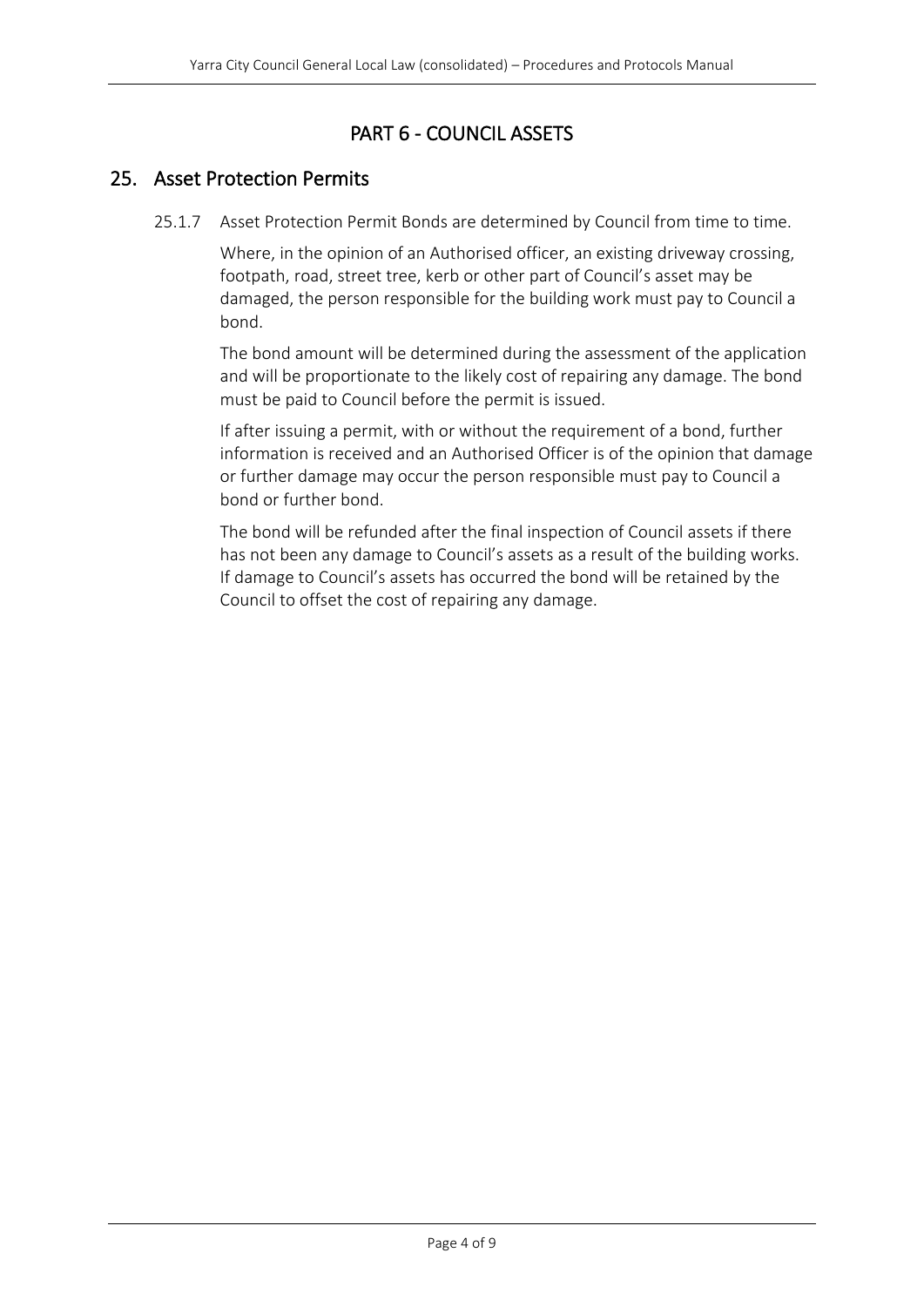# PART 14 - TREE PROTECTION

#### <span id="page-4-1"></span><span id="page-4-0"></span>39. Significant Trees

39.2 In assessing an application for a permit in relation to significant tree an authorised Officer must take into consideration the Significant tree Policy adopted by Council;

#### Reasons for Approving an Application for Removal of a Significant Tree

- 1. The tree is damaged, diseased, dead or in decline and further remedial action is unlikely to be effective in saving the tree.
- 2. The tree has a significant structural fault, identified by a qualified arborist that cannot be remedied by appropriate techniques.
- 3. The tree is an immediate threat to the health or safety of any person, or poses a serious, documented health risk that cannot be rectified by pruning or other methods.
- 4. The tree has caused, is causing, or is likely to cause, substantial damage to property (including that of public utilities) and the estimated cost of ongoing repairs outweighs the value of the tree, and there is no reasonable alternative to solve the problem.
- 5. The works must be carried out in order to comply with any obligation imposed at law (e.g. an Act, Court order, etc.).
- 6. The tree has been identified in a property development plan approved by the Council as requiring removal in order to implement that plan.
- 7. Construction of one or more new buildings on a site where the applicant can demonstrate to the Council's satisfaction that:
	- (a) the proposed works cannot be redesigned, or the use of particular building techniques are not feasible in order to protect the buildings; and
	- (b) that appropriate arboriculture techniques as detailed in the submission of an Arborist report cannot be employed, in order to retain the tree.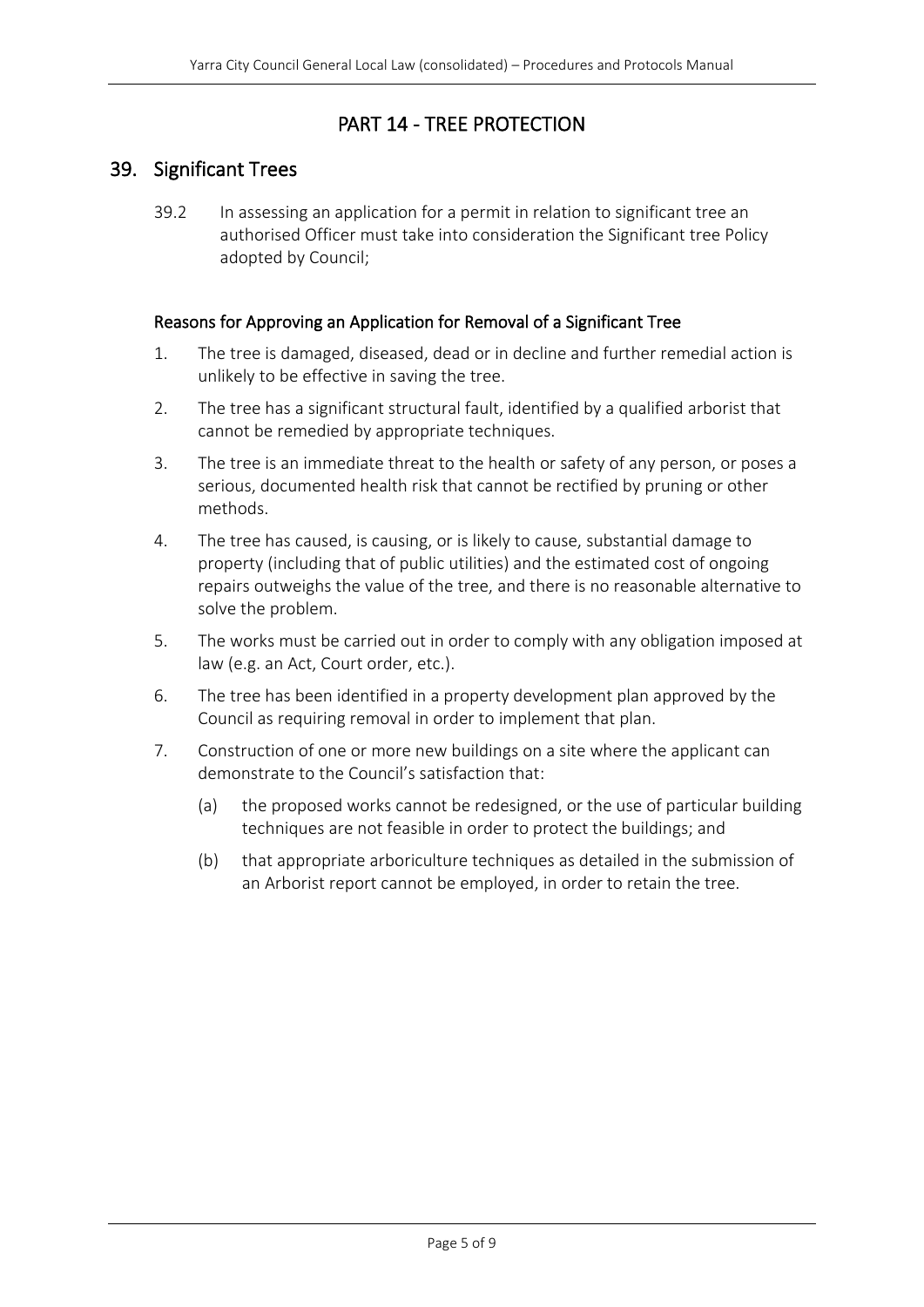### PART 16 - BUILDING WORKS AND ASSET PROTECTION

# <span id="page-5-1"></span><span id="page-5-0"></span>49. Building works

- 49.14.4 Crane operation and noise must be in accordance with the following:
	- (a) Noise emitted from a Crane must not exceed 69db (A) Leq at 30 metres from the crane engine or as required at a corrected distance back to a reference distance of 30m.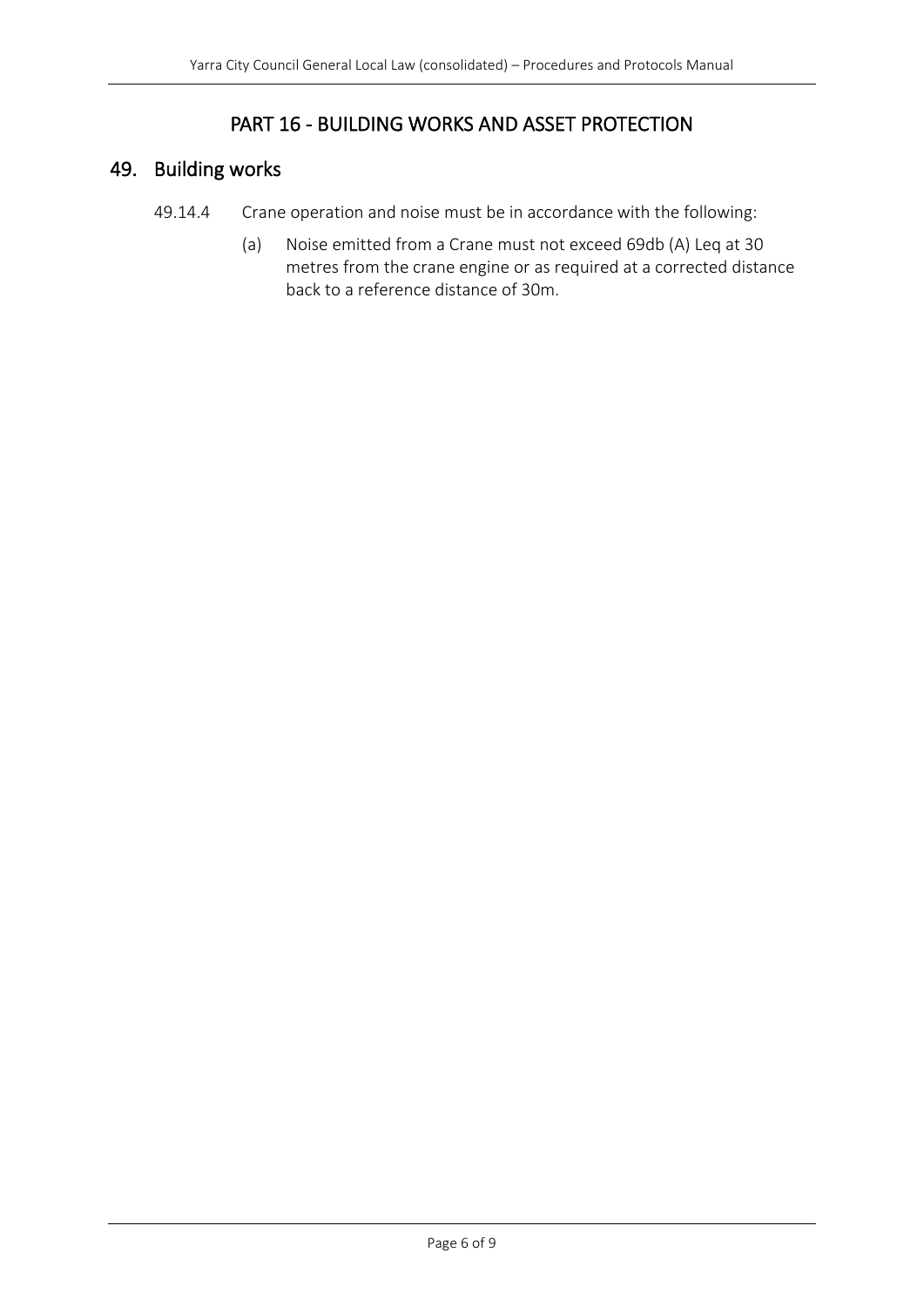# PART 17 - WASTE AND COMMERCIAL ACTIVITIES

#### <span id="page-6-1"></span><span id="page-6-0"></span>51. Household Waste Collection and Storage

- 51.10 An approved waste receptacle on private land must:
	- (a) be placed so that it does not detrimentally affect the surrounding area by its presence, appearance or odour; and
	- (b) not be placed so that it creates an obstruction or other safety related issue.

#### <span id="page-6-2"></span>54. Storage of Trade Waste

- 54.1 All trade waste hoppers must:
	- (a) be kept in a clean and sanitary condition at all times;
	- (b) be kept free of graffiti;
	- (c) be maintained in a condition fit for its purpose;
	- (d) be replaced if damaged;
	- (e) be kept in a manner to ensure easy movement and not to damage Council assets; and
	- (f) clearly identify the owner of the Hopper.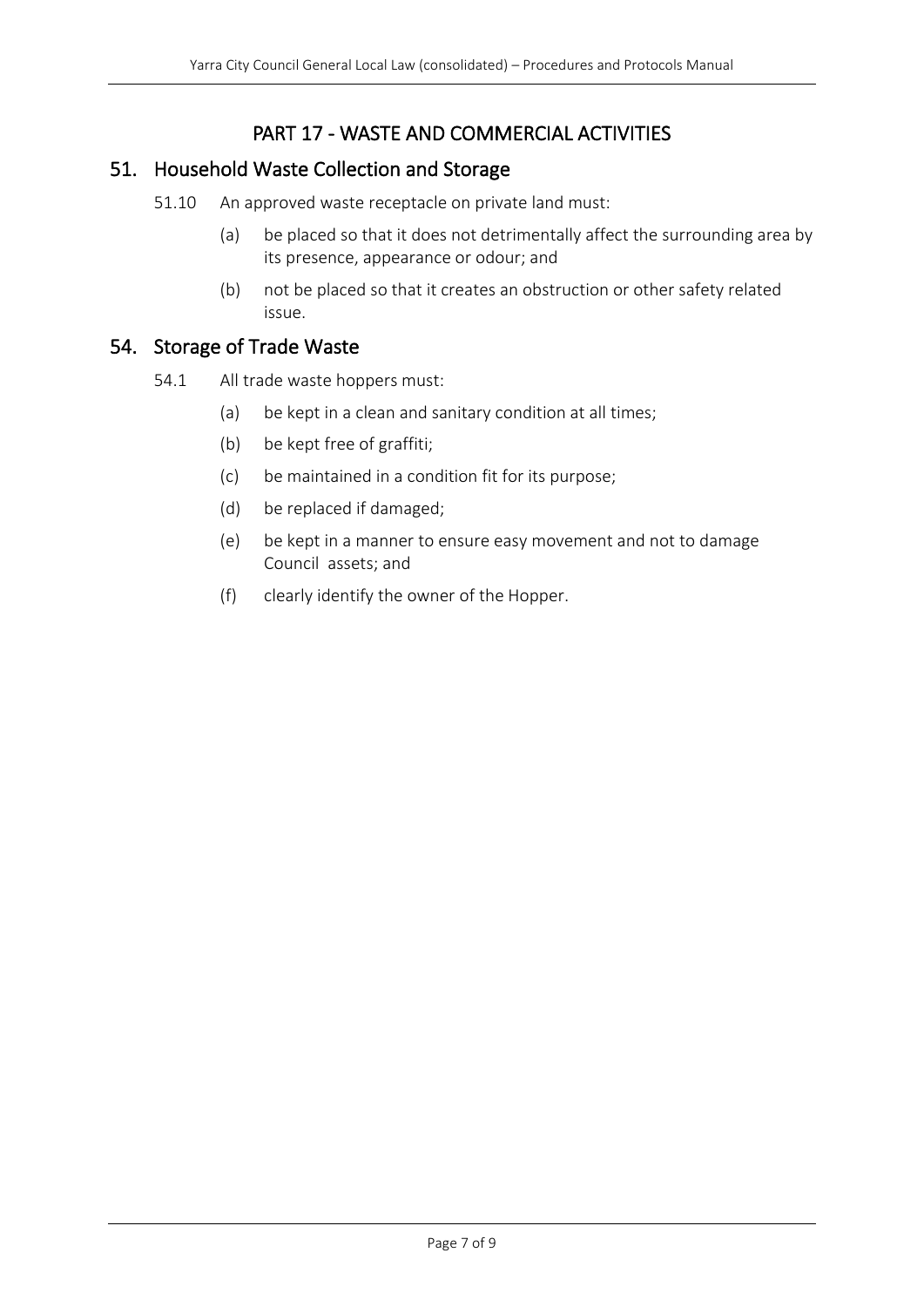# PART 20A – CONSUMPTION OF LIQUOR IN PUBLIC PLACES

#### <span id="page-7-1"></span><span id="page-7-0"></span>68B. Prescription by the Council

- 68B.3.1 The Council may prescribe a public place (or part of a public place) to be a Prescribed Area under Part 20A only if the Council is satisfied that there is an imminent risk to the safety or welfare of members of the community if the prescription is not made.
- 68B3.2 Every prescription must specify or otherwise prescribe the public place (or part of the public place) being prescribed as a Prescribed Area, whether by map, plan or other means.

#### <span id="page-7-2"></span>68F Directions by Authorised Officer

This Part of the Local Law is not intended to criminalise social or economic disadvantage or chronic health issues, nor to create barriers to seeking or receiving support from appropriate health and social services.

Before giving any direction under clause 68F, an Authorised Officer should consider whether there are extenuating circumstances in respect of the apparent breach of clause 68C or 68E and whether, given the apparent situation of the person to whom a direction would otherwise be given, the person is vulnerable such that it is preferable to offer support to the person through a local health and outreach service.

People will be vulnerable if they are:

- (i) experiencing homelessness;
- (ii) socially, culturally or economically marginalised; or
- (iii) experiencing chronic physical or mental health issues

For these reasons, in situations in which provisions in this Part of the Local Law would usually apply, Authorised Officers must address the reason for the apparent breach of the provision and first offer the person who is vulnerable the option of support through local health and outreach services and/or considering the non-punitive options.

Possible health and outreach services to which a person can be referred include:

- Launch Housing (homelessness outreach in Yarra) 03 8598 1111
- North Richmond Community Health (alcohol and other drugs support) 03 9418 9811
- Directline (alcohol and other drugs support 24hrs) 1800 888 236
- Lifeline (psychological support) 13 11 14
- Youth Support and Advocacy Service (YSAS) (alcohol and drug, mental health and other support services for young people) 9415 8881

https://askizzy.org.au/ (for a list of services across a range of social supports based on location)